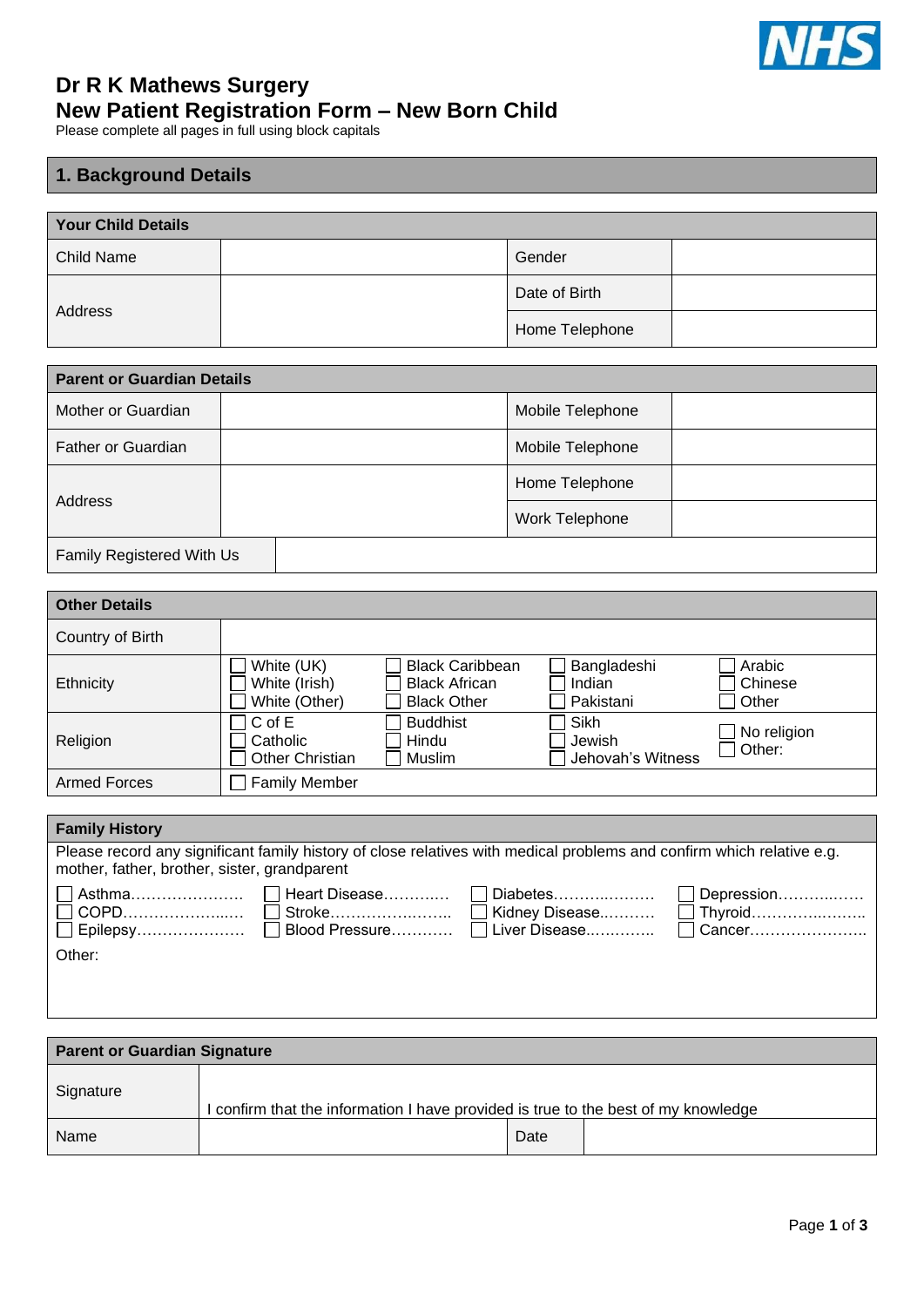## **2. Sharing Your Health Record**

#### **Your Health Record**

Do you consent to your GP Practice sharing your Child's health record with other organisations who care for them?

|           | $\Box$ Yes (recommended option) |
|-----------|---------------------------------|
| $\Box$ No |                                 |

Do you consent to your GP Practice viewing your Child's health record from other organisations that care for them?

|           | $\Box$ Yes (recommended option) |
|-----------|---------------------------------|
| $\Box$ No |                                 |

#### **Your Summary Care Record (SCR)**

Do you consent to your child having an Enhanced Summary Care Record with Additional Information?

 Yes *(recommended option)*  $\Box$  No

| <b>Parent or Guardian Signature</b> |  |      |  |
|-------------------------------------|--|------|--|
| Signature                           |  |      |  |
| Name                                |  | Date |  |

**Checklist -** Please ensure the following are provided so that your registration can be completed successfully:

- Completed & Signed Above Form  $\Box$
- □ Completed & Signed GMS1 Form
- $\Box$  Birth Certificate
- Photo Proof of ID *e.g. Passport, Photo Driving License or Photo ID card*

Proof of Address *e.g. Bank statement, Utility Bill or Council Tax from within the last 3 months*  $\Box$ 

#### **Practice Use Only**

| Appointment      | Required        | Not Required           |                  |       |
|------------------|-----------------|------------------------|------------------|-------|
| Photo ID         | $\Box$ Passport | $\Box$ Driving licence | Identity card    | Other |
| Proof of Address | Utility Bill    | Council Tax            | □ Bank Statement | Other |